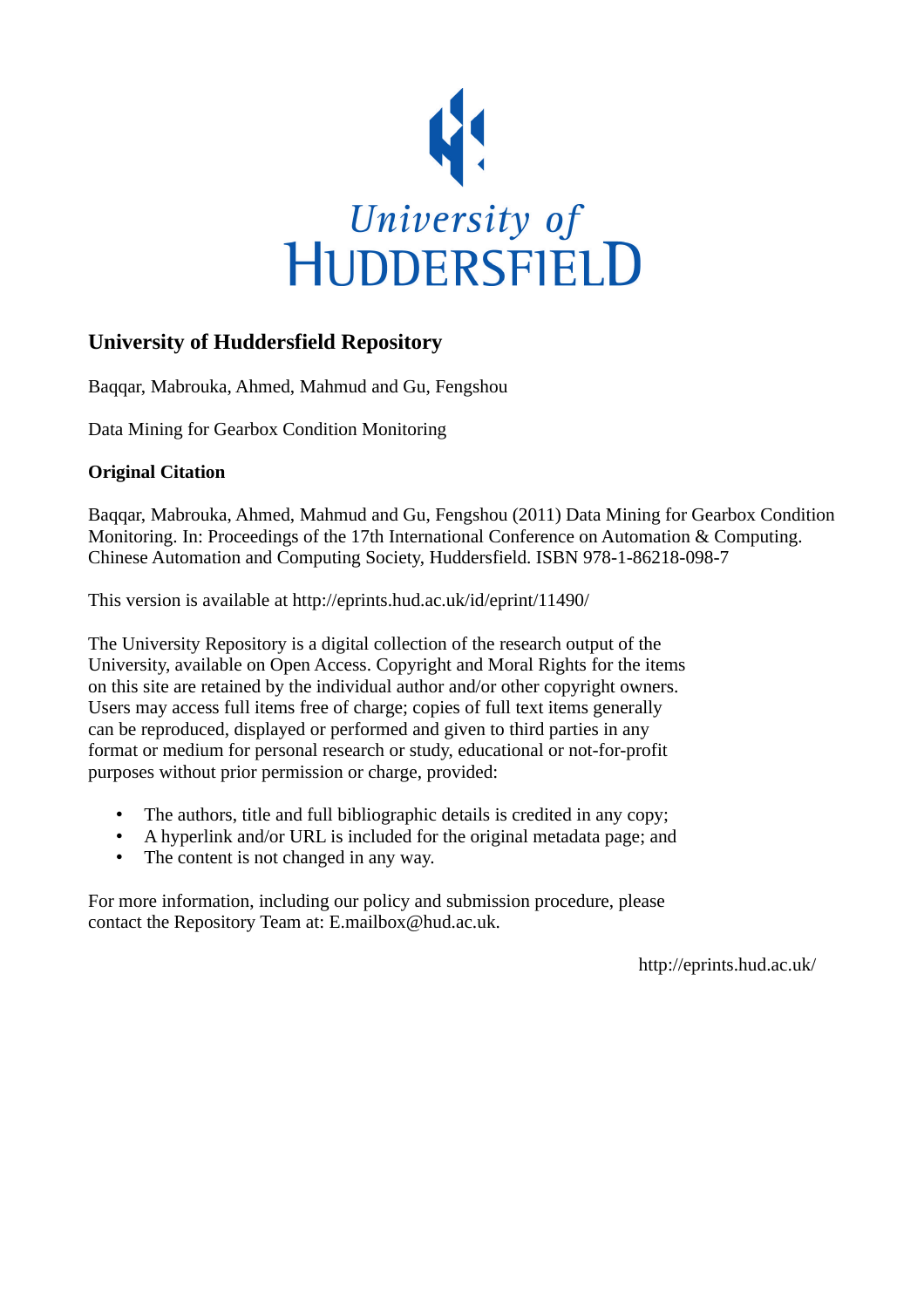# *Data Mining for Gearbox Condition Monitoring*

*M. Baqqar*, M.Ahmed , F. Gu School of Computing and Engineering The University of Huddersfield Huddersfield, HD1 3DH, UK Corresponding author: M.Baqqar@hud.ac.uk

*Abstract***— Engineering datasets have growing rapidly in size and diversity as data acquisition technology has developed in recent years. However, the full use of the datasets for maximizing machine operation and design has not been investigated systematically because of the complexity of the datasets and huge amounts of data. This also means that data analysis based on traditional statistic based methods are no longer efficient in obtaining useful knowledge from these datasets.** 

**Thus this paper discusses dynamic and static datasets collected from a gearbox test rig with a typical drive system such that the datasets are considered representative for condition monitoring purposes. Dynamic datasets were analyzed to diagnose the condition of the gear: Healthy or Fault, using conventional signal processing techniques such as time-domain and frequency-domain analysis. The static data was also analyzed for comparative evaluation of detection performances.** 

**This procedure of data collection and analysis allowed a full understanding to be gained of condition monitoring datasets and paved the way for developing a more effective Data mining approach and efficient database.** 

**Moreover, to evaluate the effectiveness of using these new techniques, a prototype database was developed based on a gearbox test system and tested using these methods. The results obtained from a number of conventional methods have shown that data mining can obtain information for condition monitoring efficiently but not so accurately to give fault severity information, which is often sufficient for making maintenance decisions.** 

*Keywords- Gearbox condition monitoring, Data mining methods, Conventional methods .* 

#### I. INTRODUCTION

Condition monitoring (CM) is a technique for acquiring operating data and analyzing it to assess the health and condition of equipment. Thus potential problems can be detected and diagnosed at an early stage in their development, providing the opportunity to take suitable recovery measures before they become so severe as to cause machine breakdown. To obtain accurate results CM collects large amounts of data with wide diversity including operating parameters, high density dynamic signals and special event datasets to produce historical trends which are presented to engineers and stored in databases. This gives rise to the problem that the volume of data is very large and the relationship between measurements is very complicated. Consequently, the CM data is not always understood properly [1] and the extraction of useful and meaningful information from the data is extremely challenging. Because machines and sensor equipment are growing in complexity, combined

with the recent progress in information technology (IT), data acquisition systems (DQS) can produce an overwhelming amount of data which is continuously increasing and contains features representing hundreds of attributes. Data mining (DM) techniques based on Computational Intelligence, Machine Learning (ML) and advanced statistics have created new techniques and tools for automated extraction of implicit, previously unknown and potentially useful patterns and knowledge.

DM is an Artificial Intelligence (AI) powered tool that can discover useful information within a database that can then be used as a guide to action. The use of DM techniques in industry began in the 1990s [2-4] and has steadily attracted more attention so that now DM is used in many different areas in manufacturing to extract useful information for use in predictive maintenance, fault detection, quality assurance, design, production, scheduling, and decision support systems.

#### II. GEARBOX CONDITION MONITORING

CM of a gearbox is a very important activity because of the importance of gears in power transmission in all manufacturing. Thus there has always been a constant pressure to improve the measuring techniques and analytical tools for early detection of faults in gearboxes. Gears are the most important element in the gearbox and, due to the high demands on them even at normal operating speeds and applied loads, gears are often subject to premature failure due to wear and material fatigue. To monitor the condition of a gearbox, physical parameters such as vibration, sound, temperature, even the motor current can be used.

Traditional methods of monitoring gearboxes are based on the assumption that any change in the condition of the gearbox may be detected by changes in the measured vibration signal [5]. This is because defects on a gear will alter both the amplitude and phase modulations of the gear's vibrations. Thus, any changes in vibration signal that can be measured and analyzed to provide an indication of the gearbox's condition.

The measured vibration signals often exhibit highly non-stationary properties, because the gear defects and incipient failures often show themselves in the form of changes in the spectrum of the signal. Thus, selection of the appropriate signal processing technique for detecting gearbox deterioration when the box is subjected to varying loads turns out to be crucial, since these vibration signals can also be heavily corrupted with noise, and are often non-stationary. The statistical parameters of the signal produced by the damaged component may not be altered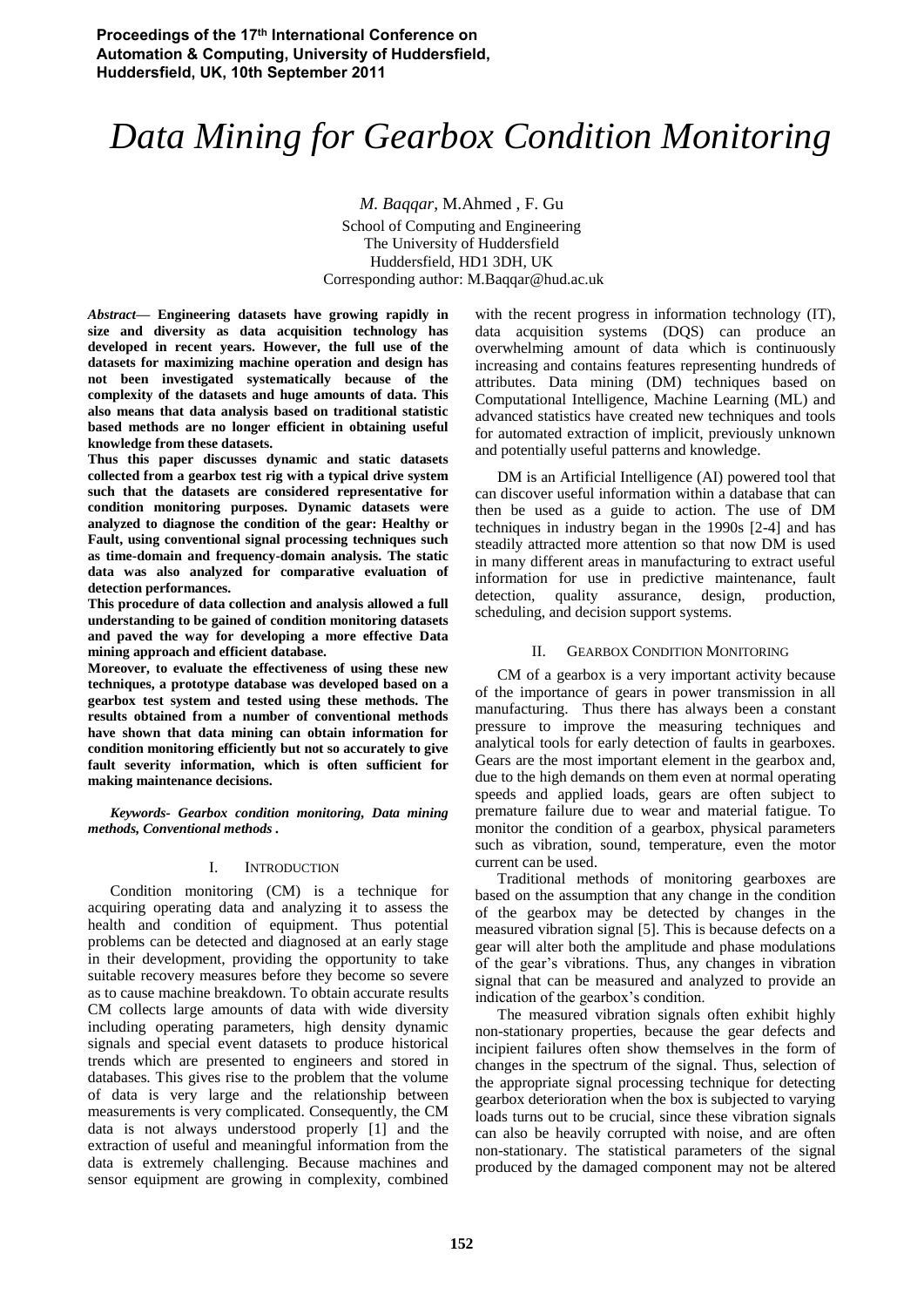much by the presence of a transient defect especially in the presence of noise while varying loads may give a signal in the form of unexpected or uncertain sources. Thus false alarms will be generated and unnecessary maintenance cost can be incurred [6].

#### III. CONDITION MONITORING USING DATASETS FROM A GEARBOX RIG

#### *A. Data Characteristics*

Gearbox data can be divided into two types: static datasets and dynamic datasets. As shown in the table, the static dataset contains mainly measurements from the controller and these were used to demonstrate the performance characteristics of the system. This type of data can give a quick indication of system health. The dynamic datasets are often used for CM as they can produce more details of the health condition and hence allow diagnosis of faults.

TABLE I. GEARBOX DATASETS

| <b>Static datasets</b>  | <b>Dynamic datasets</b>            |
|-------------------------|------------------------------------|
| <b>Armature Current</b> | Shaft speed                        |
| Load Set                | Angular Speed                      |
| Speed Feedback          | Motor current                      |
| Torque Feedback         | Vibration signal from gearbox      |
| <b>Motor Current</b>    | Vibration signal from motor flange |
| Speed Demand            |                                    |

#### *B. Condition Monitoring Data Size*

The amount of data acquired and stored for CM will be determined during the process of data collection via the data acquisition system. The memory size of the data collectors and data processors can affect the size of the collected data file. Data size and data points are very important factors in providing a clear picture of data collection. Table II shows size of the datasets collected from the gearbox test rig.

TABLE II. THE SIZE OF THE DATASETS COLLECTED FROM THE GEARBOX TEST RIG

| Type of data | Size of data file          |
|--------------|----------------------------|
| Static data  | 364 KB (373,079 bytes)     |
| Dynamic data | 152 MB (160,016,680 bytes) |

#### *C. Conventional Methods for Monitoring Gearbox*

To better understand gearbox CM using traditional diagnostic techniques, experimental work was conducted on the same gearbox test rig as had originally been designed and previously used to monitor the health of a

two-stage helical gearbox using conventional techniques of vibration monitoring. The two-stage helical gearbox was used for the experimental work because, in addition to its widespread use in industry, such gearboxes allow faults to be easily simulated.

The goal of the experiment was to monitor the gear under healthy conditions and compare the results with those obtained when a realistic fault was introduced under similar operating conditions. Generally, many types of fault can be observed in gearbox operation, a broken tooth, a crack, scuffing, wear, etc. In this experiment, one broken tooth was seeded onto the 1st gear because it is a very common fault in gearboxes, and data was collected under different loads.

Conventional techniques used in this work include the waveform comparison in the time domain and spectrum analysis in the frequency domain. In addition, a direct comparison is made of the static data based CM.

#### IV. STATIC MEASUREMENT BASED DETECTION

#### *A. Detection from Static Datasets*

From Figure 1, it can be seen that the load set was similar for both healthy and faulty conditions. There was a slight difference in the armature current but this difference is not sufficiently significant to be considered as a fault indicator.

 Torque feedback gives the best indication of the presence of the fault, and it can be seen from the figure that there is an increase in the Torque feedback signals.



Figure 1. Load set, Armature current and Torque feedback for healthy and faulty gear conditions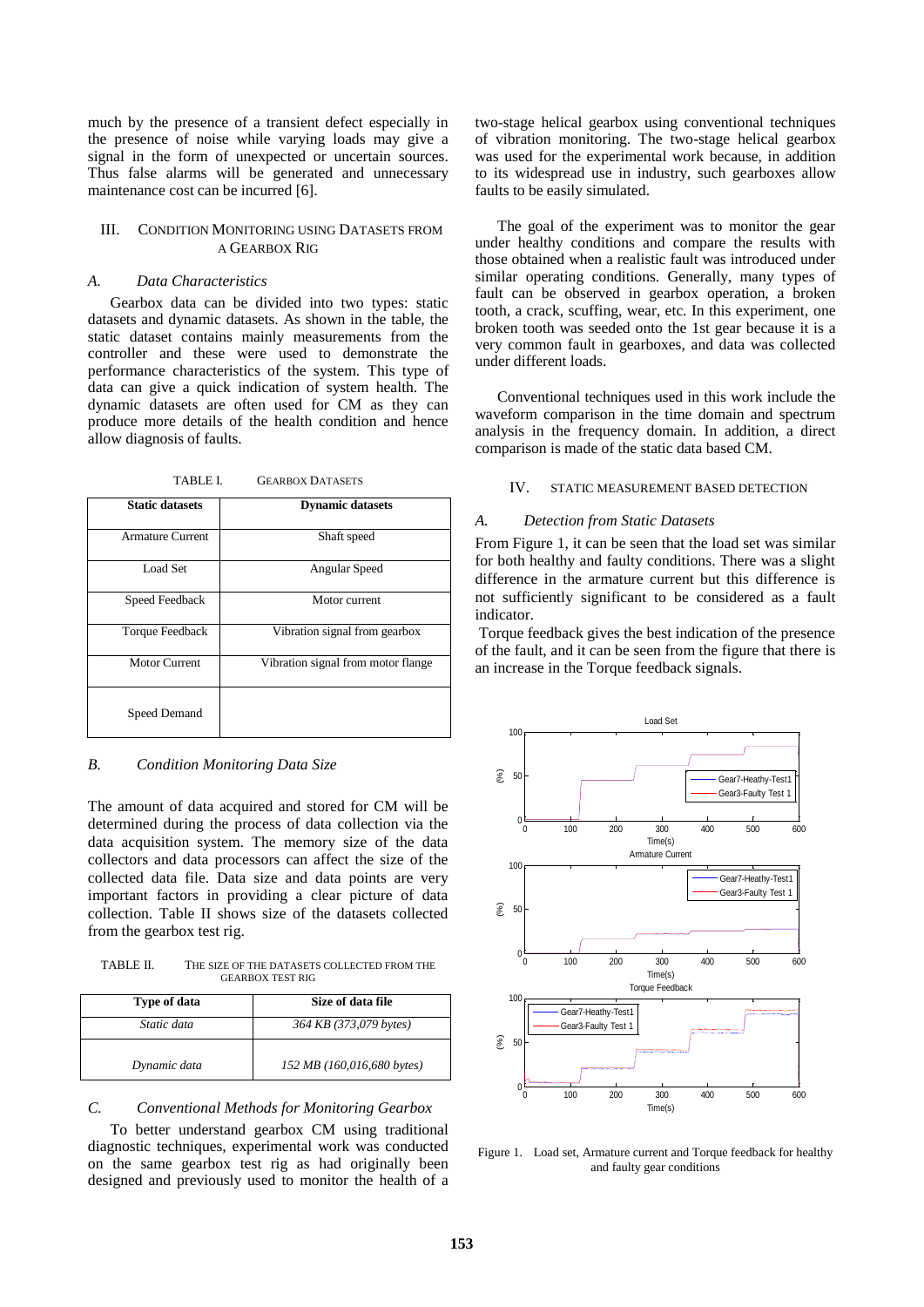From Figure 2 and 3, comparing the two conditions it can be seen that there is a slight difference between the healthy and faulty condition for all measurements.



Figure 2. Speed Feedback, Speed Demand and Motor Current conditions for healthy and faulty gear



Figure 3. Motor Speed and Phase Current obtained from Dynamic Signal

#### V. VIBRATION BASED DETECTION

#### *A. Detection in the Time-domain*

Vibration waveforms for a healthy and faulty gear were collected from the accelerometer mounted on the gearbox casing with different current load operating conditions as shown in Figure 4. It can be seen that there are certain differences between the signal amplitudes due to the load variations for both gear conditions. Additionally, the waveform of the signals contains a massive amount of unknown information.

By comparing the two conditions it can be seen that all the waveforms of the signals exhibit some distortion but there are no clear fault indications even under high load conditions.



Figure 4. Vibration signals for healthy and faulty gears

For a more accurate clear and reliable assessment of the impact of load variation on the faulty gear, the RMS, Kurtosis and Peak values were found for the vibration signals.

From Figure 5, it can be seen that these statistical parameters varied with load, but there is no immediate or clear pattern to the fluctuations.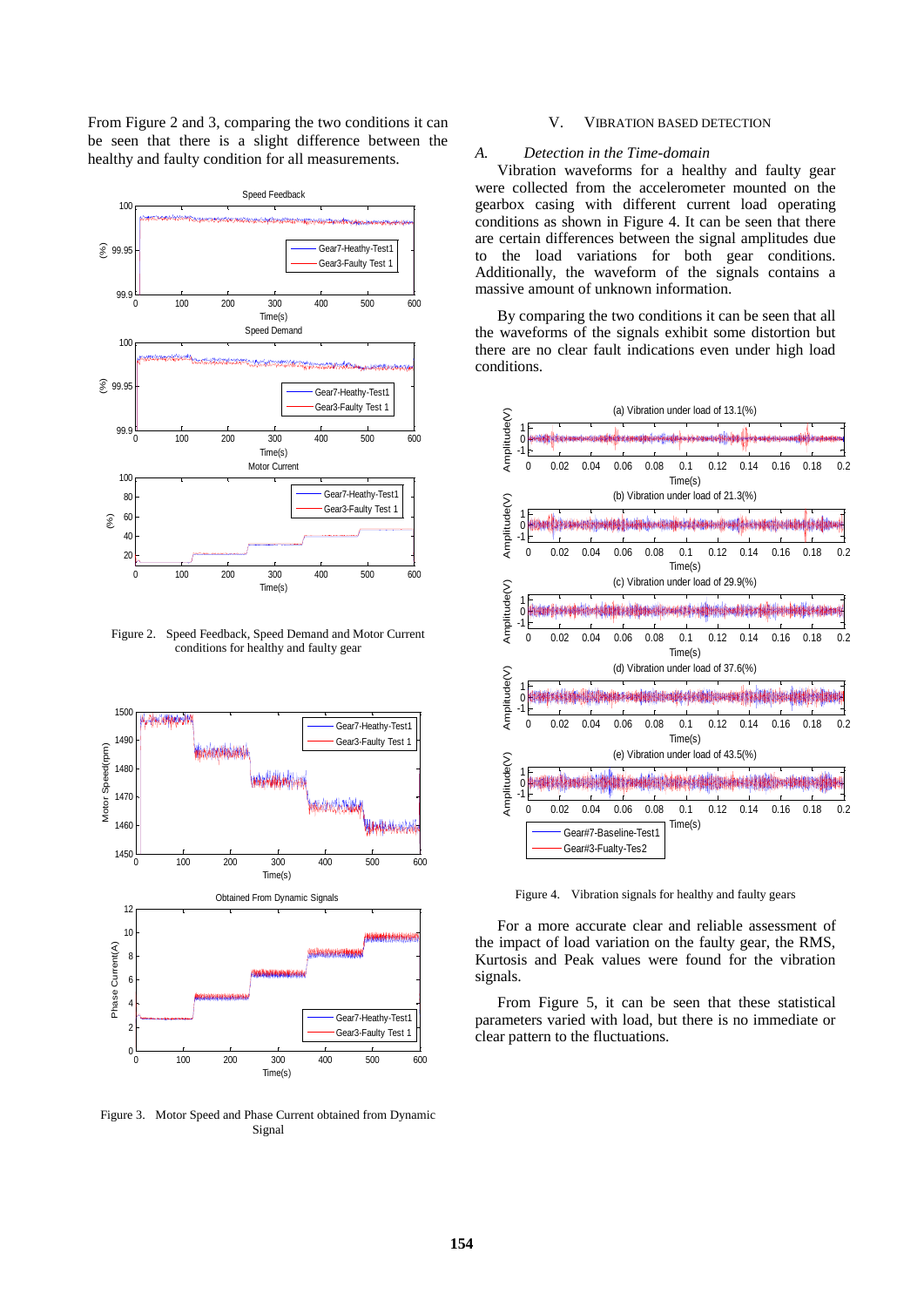

Figure 5. Peak, RMS and Kurtosis of time-domain vibration signal from gearbox

#### *B. Detection in the Frequency domain*

Frequency domain analysis for vibration signals of the healthy and faulty gear was carried out using the Fast Fourier Transform (FFT). The full spectrum of the vibration based on averaged healthy and faulty vibration signals are shown in Figure 6. Extracted from the figure are the dominant components in the spectrum are the transducer resonance responses.



Figure 6. FFT spectral analysis of vibration signals from healthy and faulty gearbox

#### VI. CURRENT BASED DETECTION

#### *A. Detection in the Time-domain*

Figure 7 shows distortion of the motor current signal – difference from a pure sine wave - but no clear symptoms of a fault appeared even under different loads.



Figure 7. Stator current signals for healthy and faulty gears

From Figure 8, it can be seen that for all loads the Peak, RMS and Kurtosis for motor current are not significantly different for both healthy and faulty conditions.



Figure 8. Peak, RMS and Kurtosis of stator current signals